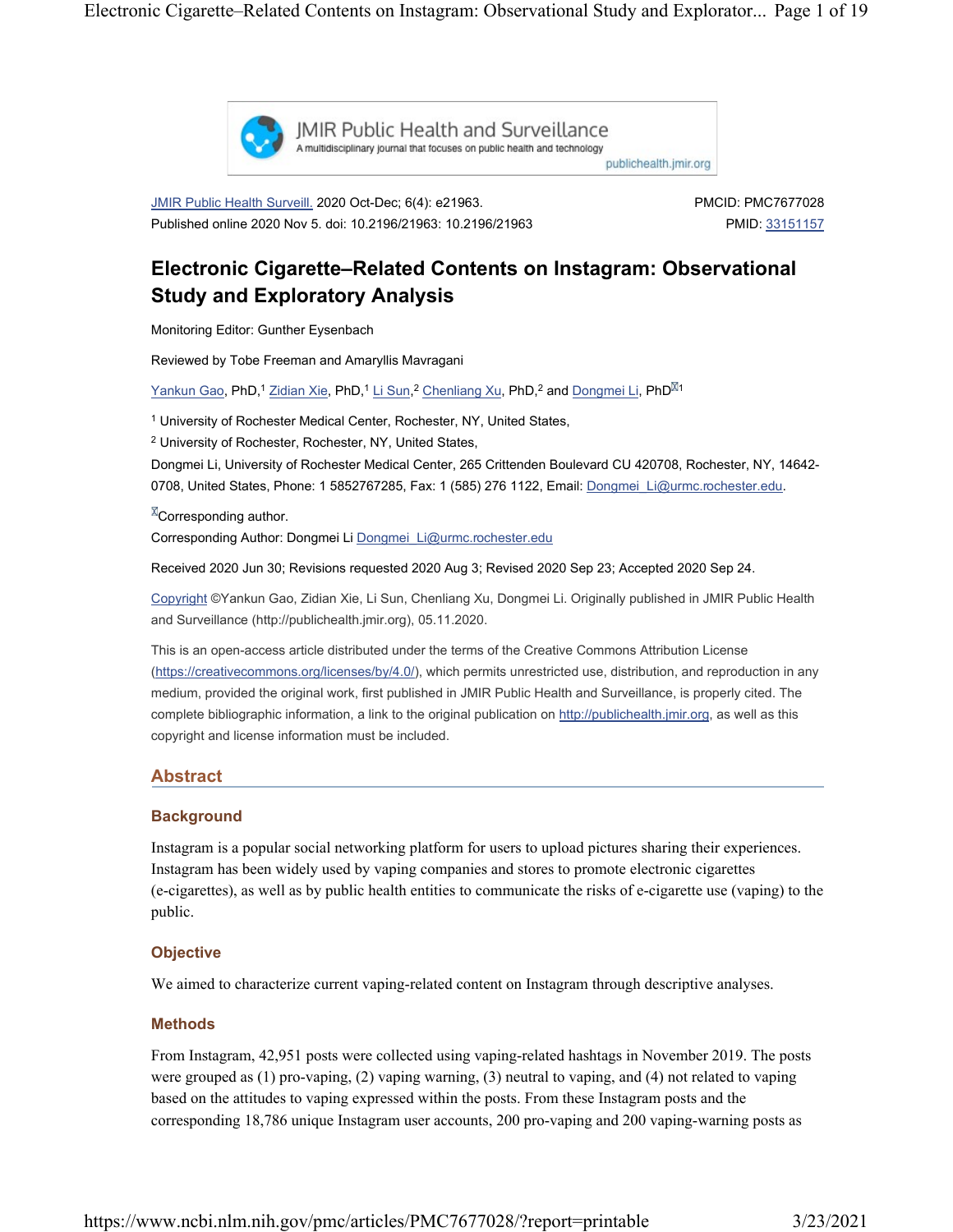well as 200 pro-vaping and 200 vaping-warning user accounts were randomly selected for hand coding. Furthermore, follower counts and media counts of the Instagram user accounts as well as the "like" counts and hashtags of the posts were compared between pro-vaping and vaping-warning groups.

#### **Results**

There were more posts in the pro-vaping group (41,412 posts) than there were in the vaping-warning group (1539 posts). The majority of pro-vaping images were product display images (163/200, 81.5%), and the most popular image type in vaping-warning posts was educational (95/200, 47.5%). The highest proportion of pro-vaping user account type was vaping store (110/189, 58.1%), and the store account type had the highest mean number of posts (10.33 posts/account). The top 3 vaping-warning user account types were personal (79/155, 51%), vaping-warning community (37/155, 23.9%), and community (35/155, 22.6%), of which the vaping-warning community had the highest mean number of posts (3.68 posts/account). Provaping user accounts had more followers (median 850) and media (median 232) than vaping-warning user accounts had (follower count: median 191; media count: 92). Pro-vaping posts had more "likes" (median 22) and hashtags (mean 20.39) than vaping-warning posts had ("like" count: median 12; hashtags: mean 7.16).

# **Conclusions**

Instagram is dominated by pro-vaping content, and pro-vaping posts and user accounts seem to have more user engagement than vaping-warning accounts have. These results highlight the importance of regulating e-cigarette posts on social media and the urgency of identifying effective communication content and message delivery methods with the public about the health effects of e-cigarettes to ameliorate the epidemic of vaping in youth.

Keywords: electronic cigarettes, infodemiology, Instagram, user engagement, exploratory, smoking, e-cig, social media, vape, vaping, risk, public health

#### Introduction

#### **Background**

Since the invention of electronic cigarettes (e-cigarettes) in 2003, e-cigarette use (vaping) has increased rapidly worldwide [1]. E-cigarettes have now become the most popular tobacco product among youth in the United States [2]. In the United States, nationwide, the percentages of middle school and high school students who use e-cigarettes increased from 0.6% and 1.5%, respectively, in 2011 to 10.5% and 27.5%, respectively, in 2019 [3,4]. While the long-term effects of vaping on health are not known, multiple studies have demonstrated that components in e-cigarette aerosols may cause severe health problems, including respiratory disorders, cardiovascular diseases, mental health problems, and possibly cancer  $[5-1]$ . In addition, nicotine, contained in e-cigarettes, can harm brain function and increase the risk of addiction to other substances [12].

"The science of distribution and determinants of information in an electronic medium, specifically the Internet, or in a population, with the ultimate aim to inform public health and public policy" is defined as infodemiology [13,14]. Analyzing how people communicate and share health-related information on the internet can provide valuable insights into population behavior  $[14]$ . Social media platforms, which have been widely used by e-cigarette companies and vape stores for marketing and promoting the sale of their products [15-17], are currently very popular in the United States. Online advertisements from e-cigarette companies and vape stores claim that e-cigarettes have multiple benefits, such as having smoking cessation functions, being more economical than smoking, being healthier than tobacco, and having multiple flavors as choices [18-20]. Studies showed that the exposure to prosubstance-related social media is related to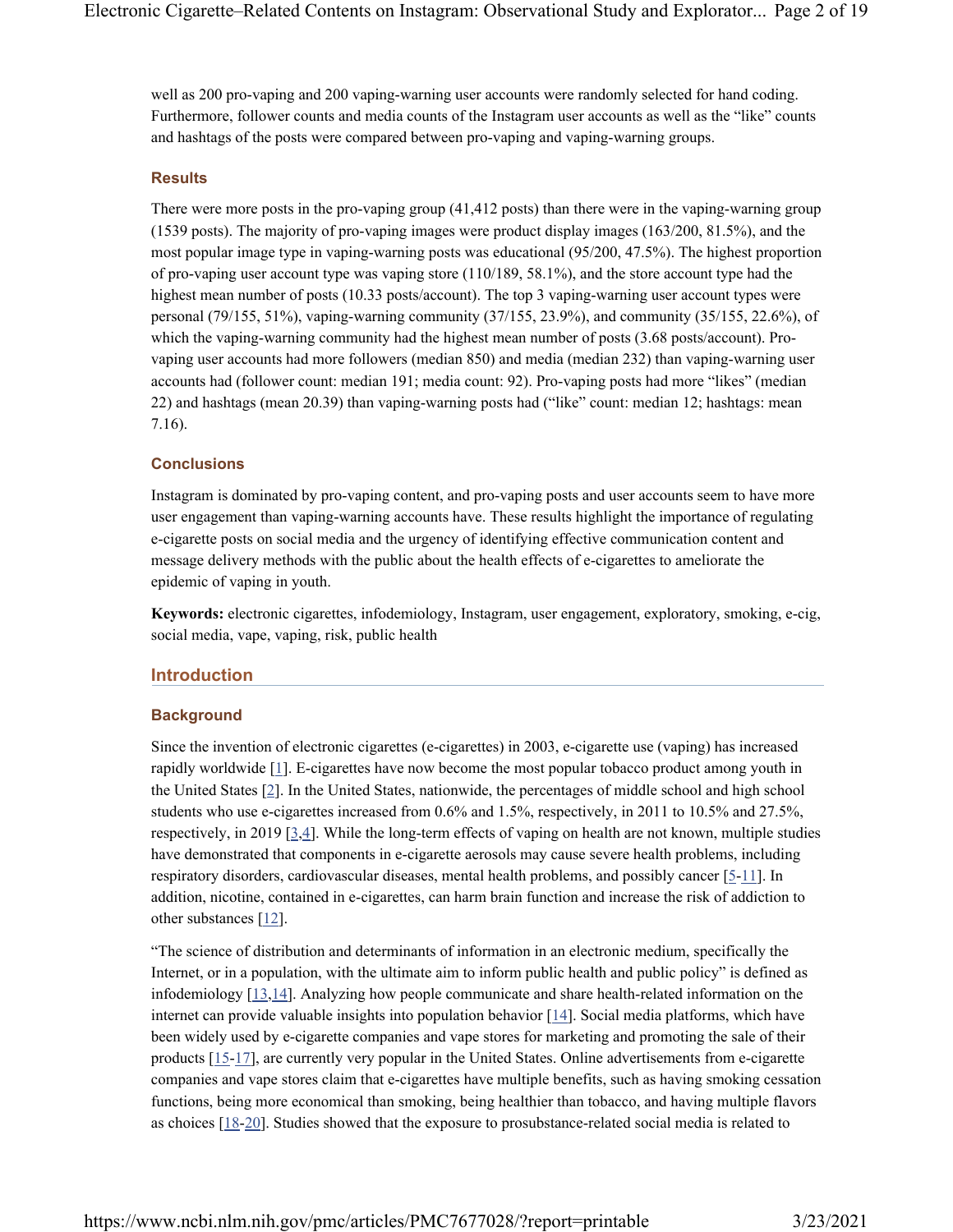higher substance consumption rates among young people [21,22]. Pokhrel et al [23] demonstrated the association between social media e-cigarette exposure and e-cigarette use beliefs and behavior. Furthermore, initial e-cigarette use has been found to be associated with subsequent cigarette smoking in youth [24-26].

Exposure to the visual imagery of vaping has been shown to act as a conditioned cue to evoke the desire for regular cigarette and e-cigarette use [27]. Instagram, one of the most popular social media platforms, has been regularly used by more than half of US youth and young adults [28,29]. Instagram provides a platform for individuals to upload pictures and videos using hashtags as keywords. Keyword searches allow people to explore the images linked to the hashtags, and therefore, interact with the user-generated content [16]. E-cigarette content is popular on Instagram, and advertising companies characterize e-cigarettes as novel devices [16,30,31]. While the e-cigarette–related posts on Instagram are dominated by vaping-promoting images, there is another voice claiming that vaping is potentially harmful. In 2014, the US Food and Drug Administration (FDA) proposed a deeming rule to regulate tobacco products, which included e-cigarettes [32]. In 2018, the FDA launched a comprehensive campaign in high schools and on social media, including Instagram, to warn youth about the potential risks of using e-cigarettes [33]. Although the FDA has developed various policies to regulate e-cigarettes and warn young people about potential health risks of e-cigarette use [32,33], the percentage of middle school and high school students who are e-cigarette users has been increasing  $[3,4]$ .

# **Objective**

This study aimed to investigate current vaping-related content on Instagram by comparing user account activities and user engagement between pro-vaping and vaping-warning groups to improve public health awareness, and more importantly, to identify effective ways for future communication about the harm of e-cigarette use.

# Methods

#### Hashtags on Instagram

We started with 2 groups of root keywords: vaping-related keywords and negative-root keywords. After reviewing hundreds of vaping-related Instagram posts and their hashtags, we determined the list of root vaping-related keywords. These keywords covered the essential pro-vaping products or behaviors on Instagram, such as vape, vaping, ecig, juul, eliquid, and ejuice. The negative-root keywords included quit, stop, no, anti, bad, danger, against, and end. The combinations of negative-root keywords and root vapingrelated keywords created a new group of vaping-warning keywords (eg, antivaping, endvape). Each keyword was input into the search bar on Instagram, which showed a list of hashtags that were derived from that keyword, as well as the total number of posts that used the hashtag. In this way, the final list of pro-vaping hashtags and vaping-warning hashtags were generated and ranked by their total number of posts by October 19, 2019. Due to a significant imbalance in the numbers of hashtags as well as in the numbers of posts for each hashtag between the 2 groups, different cut-points were used to collect the pro-vaping (number of posts ≥3000) and vaping-warning (number of posts ≥3) hashtags. Popular hashtags from each group are presented in Multimedia Appendix 1.

# Data Collection

The posts were collected through Instagram's application programming interface, using popular hashtags from both pro-vaping hashtag (#ecig, #ecigarette, #ecigarettes, #ecigs, #ejuice, #electroniccigarette, #eliquid, #juul, #vape, #vapefam, #vapenation, #vapeon, #vapercon, #vapers, #vapes, #vaping) and vaping-warning hashtag (#novape, #novaping, #stopvaping, #dontvape, #antivaping, #quitvaping, #antivape, #stopjuuling, #dontvapeonthepizza, #escapethevape) groups. Pro-vaping posts and vaping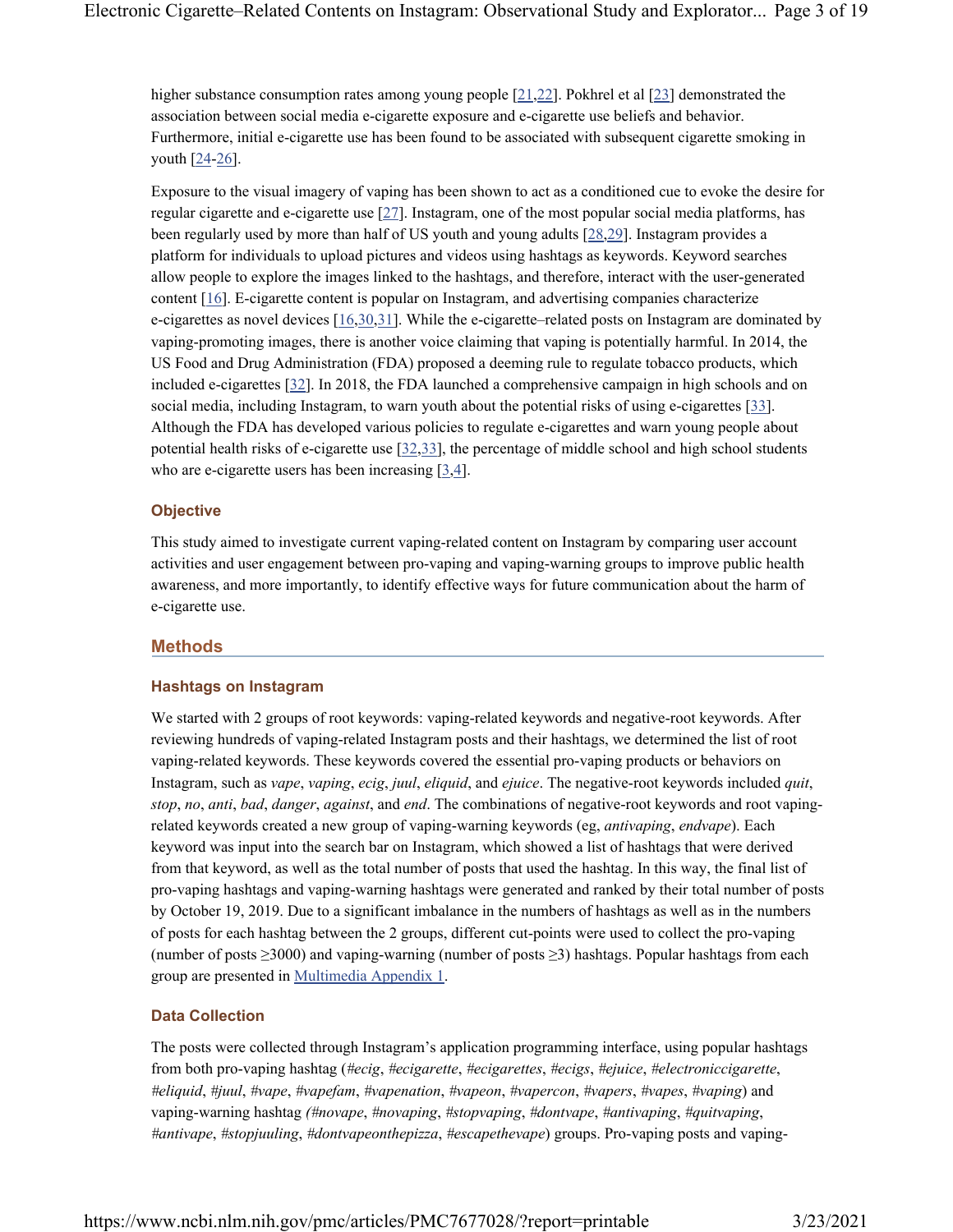warning posts were collected on November 18, 2019. Most posts used multiple hashtags, which resulted in duplicated posts when we collected data. Duplicated posts were excluded using the Instagram user ID and posting date. Random samples of posts and user accounts were selected for hand coding other features, including image type, attitude, and account type.

# Data Coding and Analysis

We first reviewed hundreds of posts and modified the coding scheme from a previous study [31] to develop our codebook. The codebook contained both metadata and other features that we created. Simple random sampling is a commonly used sample selection method that ensures the samples are representative of the population and that the statistics obtained from the sample are unbiased estimates of the population parameters [34]. Therefore, 200 posts each were randomly selected from both pro-vaping and vapingwarning data sets for hand coding using the simple random sampling method. This procedure was repeated twice to ensure that the 200 samples were representative of the whole data set. The proportions of each account type in each group were compared between 2 repeat samplings using the two-tailed chi-square test with a 5% level of significance.

For accounts, all the posts in each data set were grouped by user ID. Random user account samples (200 accounts) were selected from the Instagram account user IDs in each data set for hand coding. To increase the accuracy, the codebook was further revised during hand coding: All hand coding was performed independently by 2 authors, and the differences were resolved by discussions. The 2 reviewers' agreement on classifying posts was very high (97.5%).

Instagram posts and user accounts were classified into pro-vaping (eg, promoting the use of e-cigarette –related products), vaping warning (eg, disagreeing with vaping behavior or emphasizing the potential health risks of vaping), neutral to vaping (eg, describing a fact related to e-cigarettes without clearly expressing an opinion), or not related to vaping (eg, having both image and caption not related to e-cigarettes, but using e-cigarette–related hashtags to target different groups of people). The visual and textual content were considered together to determine the attitude of each Instagram post [35]. The user account attitude was determined by browsing all the posts related to e-cigarettes on the user's account page.

Type of image was categorized as (1) advertisement, for example, a picture displaying discount information of e-cigarette products; (2) catchphrase, for example, a picture emphasizing slogans such as "don't juul in school" or "athletes don't vape"; (3) product display, for example, a professional photo of an e-liquid container or e-cigarette device; (4) educational, for example, images that stated research results or facts about e-cigarettes; (5) events, for example, an image showing people attending a presentation or workshop related to e-cigarettes; (6) memes, for example, a picture created to deliver an e-cigarette–related message while being comedic; (7) news/notice, for example, image of a newspaper story or screen capture from TV of e-cigarette–related events; (8) vaping, for example, a person exhaling an aerosol; and (9) other, which included those not falling into any previously defined category. The image types were compared between the pro-vaping and vaping-warning posts.

Type of user account included (1) pro-vaping community, for example, a website claiming that e-cigarettes could benefit people; (2) personal, users who didn't have an either commercial or professional affiliation; (3) sponsored vapor, an user who was sponsored by certain e-cigarette brands or stores and posted pictures of their products on Instagram; (4) store, for example, a grocery store selling e-cigarette products; (5) vaping store, a store that only sells e-cigarette products; (6) community, for example, a county uploading all local news, including e-cigarette–related information; (7) vaping-warning community, for example, a parent organization that is specifically against kids vaping; (8) business organization, for example, a law firm posting vaping-warning pictures to receive more vaping illness cases; and (9) influencer, users who have established credibility and a large number of followers.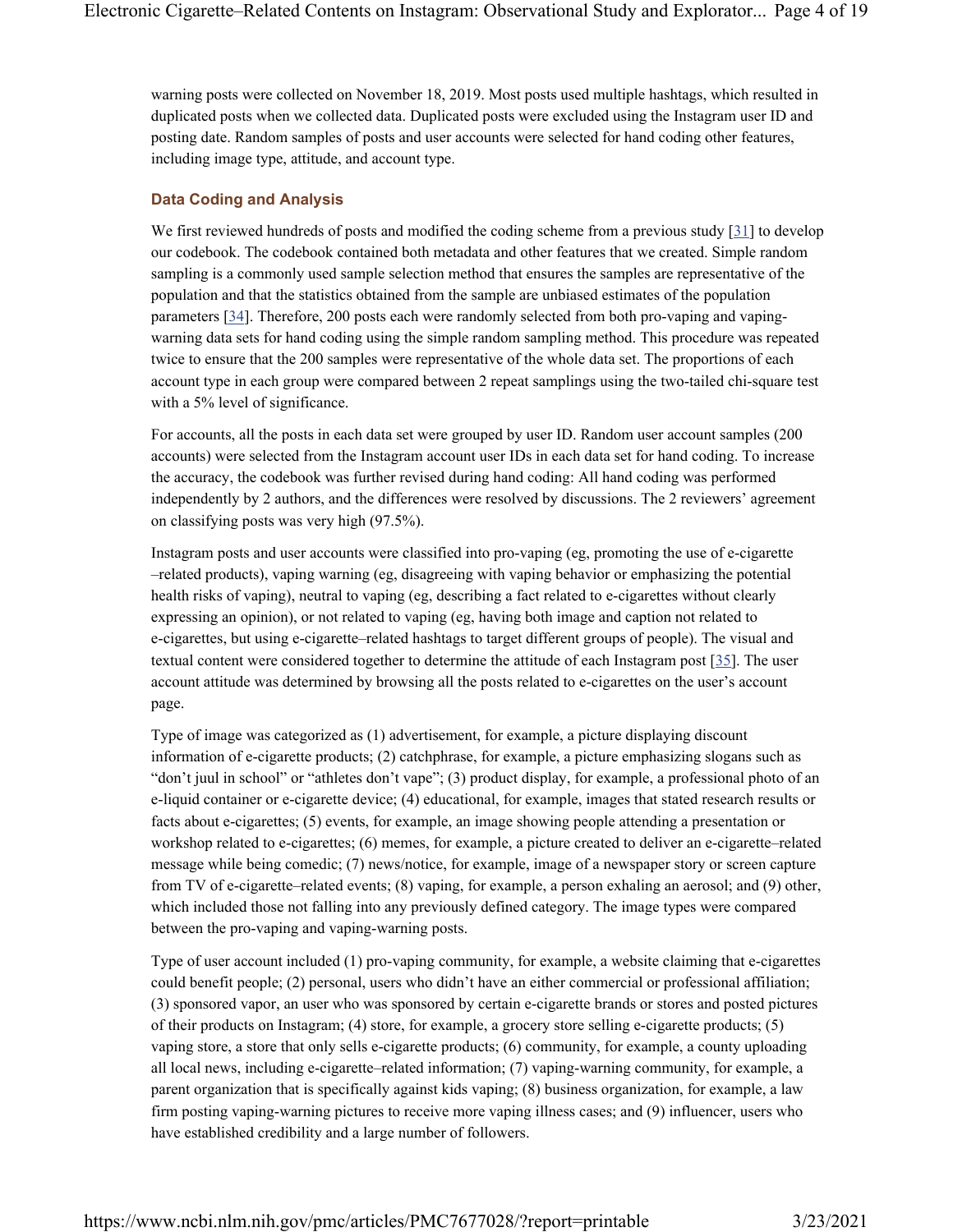The distribution of the follower count and the media count for each Instagram user account and the "like" count of each post were calculated, and the median values were compared between the pro-vaping group and the vaping-warning group using a two-tailed permutation test with a 5% level of significance. The mean number of hashtags and most frequently used hashtags in the 2 groups were calculated and compared using two-tailed two-sample  $t$  tests with a 5% level of significance.

# **Results**

# Characteristics of Pro-Vaping and Vaping-Warning Instagram Posts

While many pro-vaping hashtags had tens of millions of posts, the most popular vaping-warning hashtags in our list only had thousands of posts (Multimedia Appendix 1). Using pro-vaping and vaping-warning hashtags, we collected 41,412 unique pro-vaping posts and 1539 unique vaping-warning posts, of which, 200 pro-vaping and 200 vaping-warning posts were randomly selected for hand coding.

Figure 1 displays the distribution of "like" counts of pro-vaping posts and vaping-warning posts. Provaping posts (median 22) had more "likes" (P<.001) than vaping-warning posts had (median 12), although there were large within-group variations. The frequency distributions of image types were significantly different between pro-vaping posts and vaping-warning posts  $(P < 0.01)$  (Figure 2). Of the pro-vaping posts, product display–type images were the most common (163/200, 81.5%), followed by advertisement (23/200, 11.5%) and vaping activity (8/200, 4%). Among the vaping-warning posts, the most popular image type was educational (95/200, 47.5%), followed by news/notice (21/200, 10.5%), catchphrase (16/200, 8%), events (15/200, 7.5%), and memes (15/200, 7.5%). These analyses were repeated by randomly selecting another 200 pro-vaping and 200 vaping-warning posts. The percentages of image types in each group were consistent between the 2 repeat samplings (Multimedia Appendix 2 and Multimedia Appendix 3).

The number of hashtags for pro-vaping posts (mean 20) was significantly higher ( $P < .001$ ) than that for vaping-warning posts (mean 7) (Multimedia Appendix 4). As one of the essential metrics on social media, the top 20 hashtags used for each group of posts are shown in Table 1. Each hashtag used in the pro-vaping posts was more frequently used compared to those used in the vaping-warning posts, which further demonstrated that pro-vaping posts generally used more hashtags. Some hashtags, such as #vaping and #vape, were widely used in both pro-vaping and vaping-warning posts.

# Characteristics of Pro-Vaping and Vaping-Warning Instagram User Accounts

The 41,412 pro-vaping posts identified in this study were posted by 18,074 unique Instagram user accounts, while the 1539 vaping-warning posts were posted by 712 unique user accounts. Out of the 200 randomly selected accounts from the pro-vaping group data set, 189 accounts (94.5%) were identified as pro-vaping user accounts. Out of the 200 randomly selected accounts in the vaping-warning data set, most were vaping-warning user accounts (155/200, 77.5%). Compared with those of the vaping-warning accounts (median 191, pro-vaping user accounts (median 850) had more followers  $(P<.001$ ; Figure 3). The media (posts) count of the pro-vaping user accounts (median 232) was higher ( $P < .001$ ) than that of the vaping-warning user accounts (median 92; Figure 4).

Table 2 summarizes the account types of pro-vaping accounts as well as pro-vaping posts collected from those user accounts. The most popular pro-vaping user account type was vaping store (110, 58.1%), which accounted for half of the posts (231/452, 51.1%); 18% of user accounts were personal (34/189), and 15.9% were sponsored vapor (30/189), which contributed 15.3% (69/452) and 10.3% (49/452) of posts, respectively. Only 3.2% (6/189) user accounts were pro-vaping communities, and only 4.8% (9/189) were stores; however, 20.6% of the pro-vaping posts (93/452) were from the store user accounts.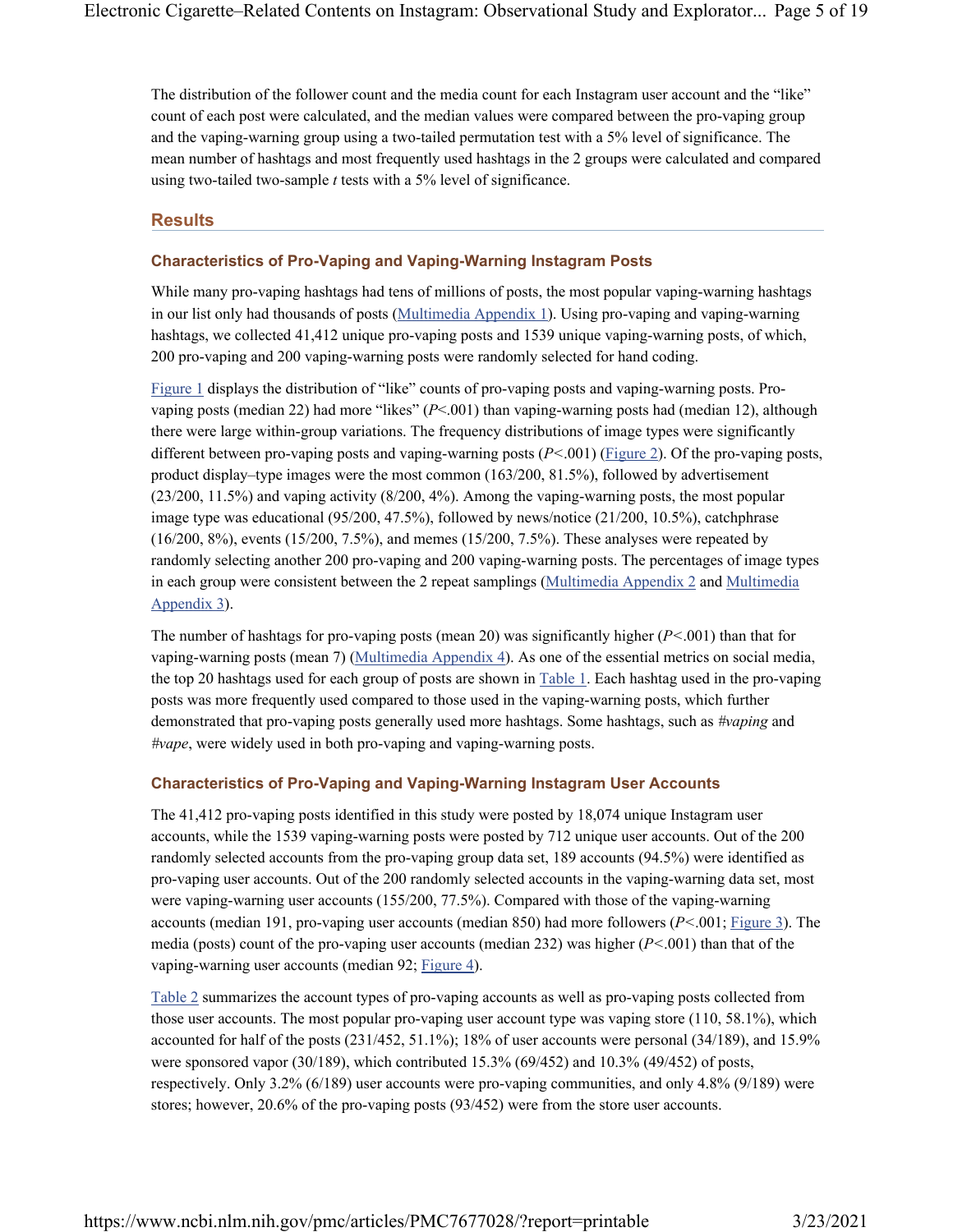Type and composition of vaping-warning user accounts and their posts is summarized in Table 3. The top 3 vaping-warning user account types were personal (79/155, 51%), vaping-warning community (37/155, 23.9%), and community (35/155, 22.6%), which posted 34% (99/291), 46.8% (136/291) and 17.9% (52/291) of the vaping-warning posts, respectively.

# **Discussion**

# Principal Findings

In this study, we showed that e-cigarette–related content on Instagram was highly imbalanced and dominated by pro-vaping posts. Most pro-vaping images were product display images, and vaping store was the most common user account type among pro-vaping user accounts. In contrast, the most popular image type of the vaping-warning posts was educational, and personal was the top vaping-warning account type among vaping-warning user accounts. In addition, pro-vaping user accounts had more followers and posts than those of vaping-warning users, and pro-vaping posts had more "likes" and hashtags than those of vaping-warning posts.

# Comparison With Prior Work

Vaping-related studies on social media mainly rely upon hashtags for collecting data. While some have directly used a few frequently appearing hashtags  $[16,17]$ , others used hashtags by determining several root-term hashtags and finding co-occurring hashtags [30,31,36]. However, using these 2 methods, vapingwarning hashtags may be completely missing due to nonfrequent posting. Here, we developed a way to analyze the pro-vaping and vaping-warning hashtags on Instagram. The numbers of hashtags as well as the numbers of posts for each hashtag between the 2 groups were highly imbalanced (Multimedia Appendix 1). Even with different cut-points, the pro-vaping group still had more hashtags than vaping-warning group had. Considering the hashtags were used by e-cigarette companies as a strategy to promote their products [37], further study on how to efficiently use hashtags to improve the impact of vaping-warning campaigns is required.

On Instagram, each pro-vaping hashtag was found in more than 4000 posts, while each vaping-warning hashtag was only found in less than 100 posts. Further hand coding showed the majority of the posts and user accounts based on the pro-vaping hashtags were indeed pro-vaping. These results demonstrated that social media is dominated by vaping-promotion information, consistent with the findings of previous reports [38,39]. These analyses highlight the need for active public health engagement in communicating the harm of vaping on Instagram.

Figure 2 showed that the image types of pro-vaping posts were relatively consistent, while the image types of vaping-warning posts varied. Table 2 and Table 3 indicated different frequencies of posts by account types. Further analysis will be necessary to identify the vaping-warning account types and image types that have more impact in communication with the public, in order to help improve the efficiency in conveying the health risks of vaping to the public.

In this study, we showed that pro-vaping Instagram posts had a higher median "like" counts than those of vaping-warning posts (Figure 1). However, a person who "likes" a post does not necessarily support e-cigarette products or vaping-related content in the post. Most product-display images were professional pictures from vaping stores or well-designed pictures from sponsored photographers or models. Someone may "like" the post because of the design of the pictures (such as a beautiful view or a seductive model in the picture). In addition, our results showed that the number of followers and number of hashtags in the pro-vaping group were higher than those of the vaping-warning group. Followers [40] and hashtags [37] have been shown to be essential metrics on social media, which may help with the spread of information and increase the chance of getting "likes." Although "likes" could be for multiple reasons, the high "like"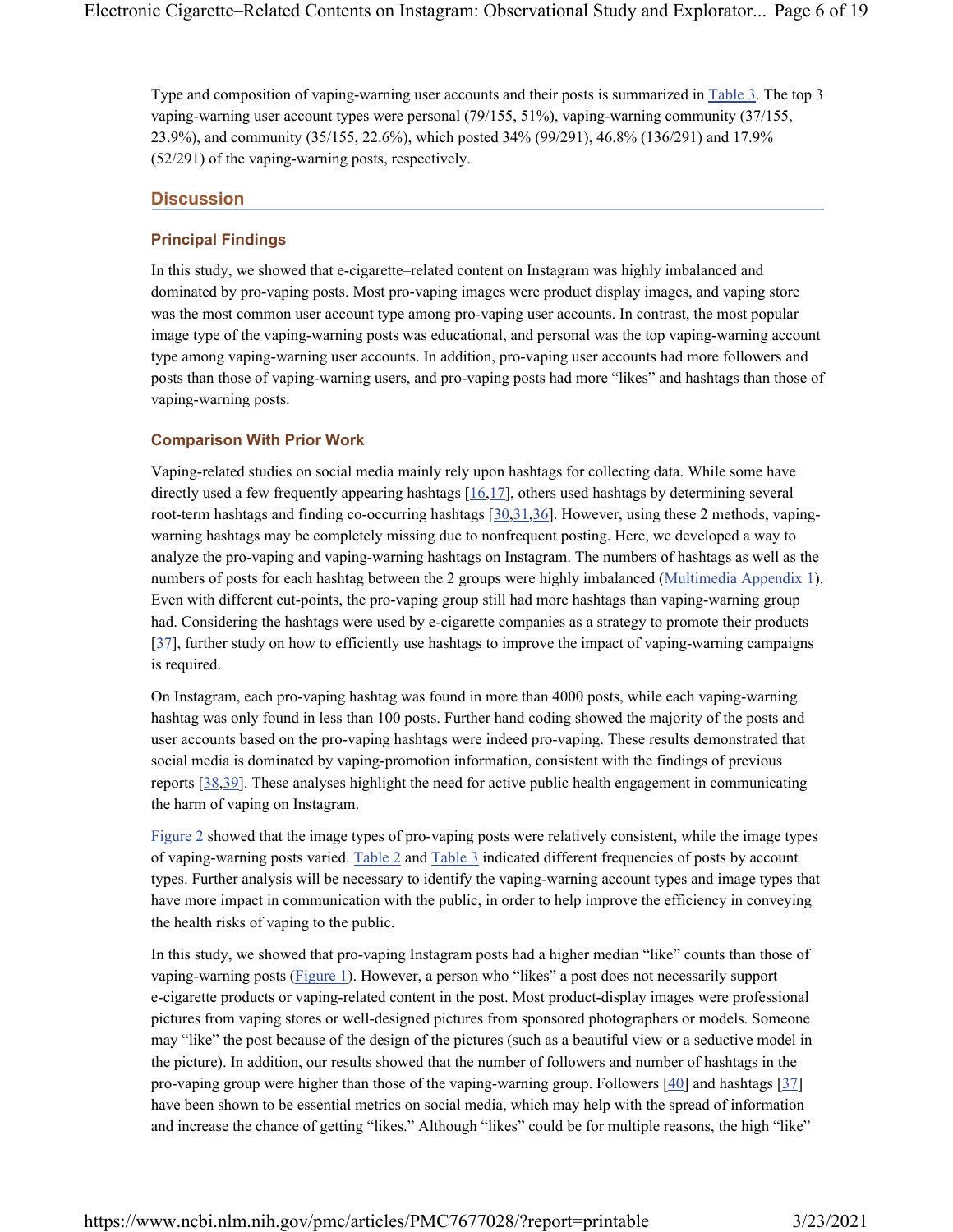count is always perceived as the behavior or content in the images being appropriate and accepted by society [41], which may cause more youth to start using e-cigarettes. Therefore, the policies for regulating the pro-vaping posts and approaches for improving user engagement with vaping-warning posts are in high demand.

Linnea et al [30] identified some hashtag communities (eg,  $\#vapefam$ ,  $\#vapecommunity$ ) used in the provaping Instagram posts. Those users reinforced their identities through a folksonomy process [35,42]. We showed that there were some hashtag communities in the vaping-warning group (eg, #*atheletesdontvape*, #parentsagainstvaping). The self-identification within those communities may help spread warnings of potential health risks in the vaping-warning posts. Therefore, more of such folksonomy terms should be generated for different groups of people (eg, #studentsdontvape for middle and high school students, #youthdontvape for the youth) and adopted by more vaping-warning posts to effectively deliver vapingwarning information to diverse populations. Other than pro-vaping and vaping-warning hashtag communities, there were some hashtags widely used by both pro-vaping and vaping-warning posts. For example, #vape and #vaping were the top hashtags in both pro-vaping and vaping-warning groups, while most posts using these hashtags were pro-vaping. This phenomenon was mainly due to the fact that social media platforms are currently dominated by vaping brands. In addition, the high frequency of hashtags used in pro-vaping posts could contribute to this result. However, as more vaping-warning campaigns are launched, we should consider these vaping terms (eg, #vape, #vaping, #ecig, #juul) as general vapingrelated hashtags without attitudes.

## Limitations

This study had several limitations. First, some popular hashtags are generated by describing vaping (eg, #cloudchasing, #cloudchaser, #cloudchasers) or vaping-warning (eg, #choosecleanair) content other than those directly derived from our root keywords and were missing in our analyses. Second, our data were collected using Instagram's proprietary search algorithms, which may introduce inevitable and nontransparent biases to the investigation. Data-driven approaches will be used in future work. Third, we did not know the demographic information of Instagram users. Fourth, due to the low frequency of vapingwarning Instagram posts, we collected less than 2000 unique vaping-warning posts, while there were more than 40,000 pro-vaping posts collected. This imbalance may introduce some biases into our analysis. In the future, more vaping-warning posts will be collected to get a more balanced data set for detailed studies to identify critical features that have the potential to increase the impact of vaping-warning campaigns.

## **Conclusions**

This study reported and characterized the current imbalance in pro-vaping and vaping-warning content on Instagram, showing fewer posts and less user engagement of vaping-warning information. Our results highlighted the urgency to regulate social media on e-cigarette–related content. Vaping-warning posts could potentially use more hashtags or a better image designs for more user engagement and to deliver precise and proper e-cigarette–related information to the public, especially youth.

# Acknowledgments

Research reported in this publication was supported by the National Cancer Institute of the National Institutes of Health and the US Food and Drug Administration Center for Tobacco Products (award number U54CA228110). The content is solely the responsibility of the authors and does not necessarily represent the official views of the National Institutes of Health or the US Food and Drug Administration.

# Abbreviations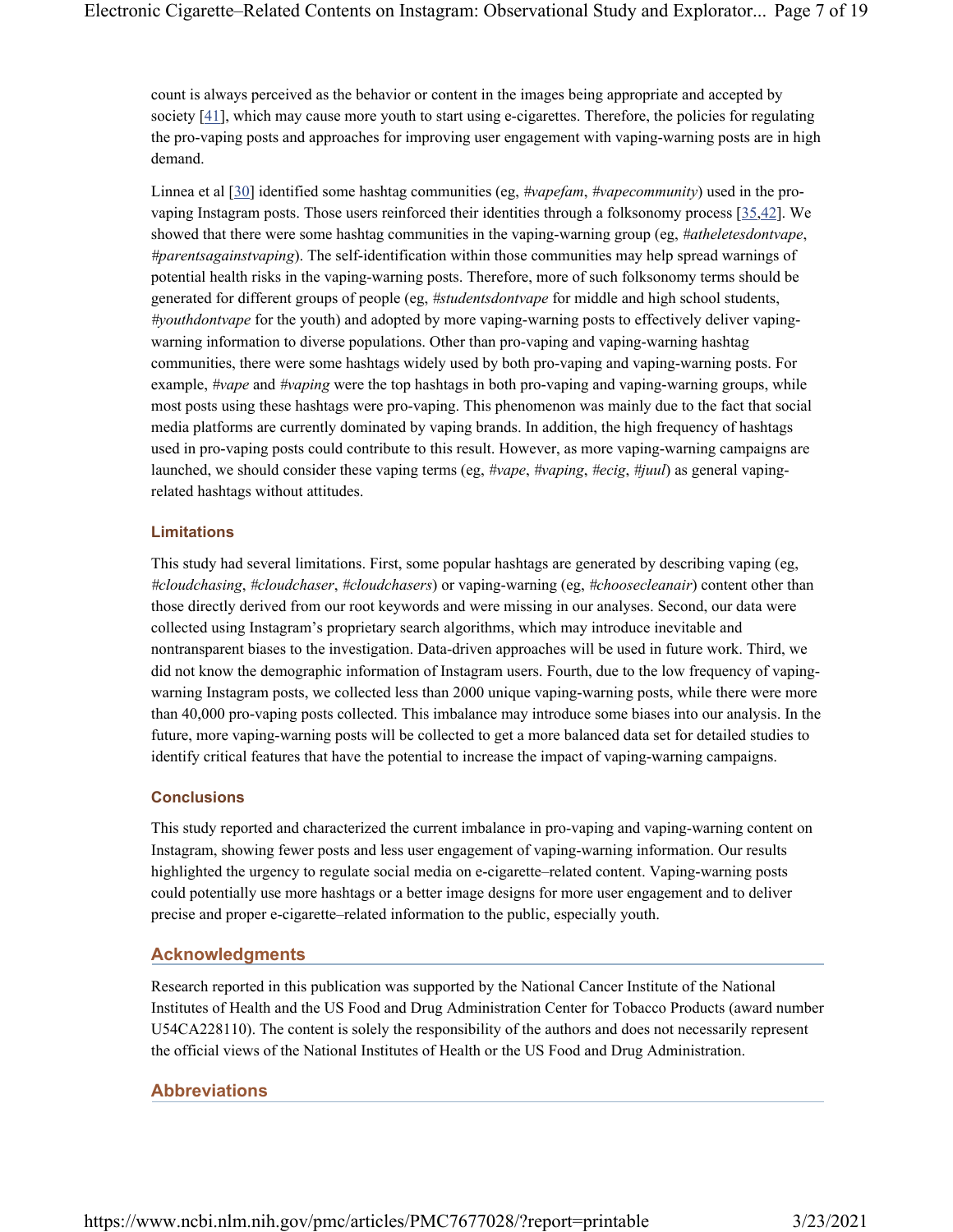e-cigarette electronic cigarette

FDA US Food and Drug Administration

# Appendix

## Multimedia Appendix 1

Pro-vaping and vaping-warning hashtags.

## Multimedia Appendix 2

Comparison of the proportions of pro-vaping image types between 2 repeats.

## Multimedia Appendix 3

Comparison of the proportions of vaping-warning image types between 2 repeats.

## Multimedia Appendix 4

Average number of hashtags used by the pro-vaping and vaping-warning groups.

# **Footnotes**

#### Contributed by

Authors' Contributions: YG, ZX, and DL conceived and designed the study. YG and LS analyzed the data. YG wrote the manuscript. YG, CX, ZX, and DL assisted with interpretation of analyses and edited the manuscript.

Conflicts of Interest: None declared.

# References

1. World Health Organization. Geneva: 2018. [2020-10-26]. WHO global report on trends in prevalence of tobacco smoking 2000-2025 - Second edition.

https://apps.who.int/iris/bitstream/handle/10665/272694/9789241514170-eng.pdf?ua=1.

2. Gentzke AS, Creamer M, Cullen KA, Ambrose BK, Willis G, Jamal A, King BA. Vital signs: tobacco product use among middle and high school students - United States, 2011-2018. MMWR Morb Mortal Wkly Rep. 2019 Feb 15;68(6):157–164. doi: 10.15585/mmwr.mm6806e1. doi: 10.15585/mmwr.mm6806e1. [PMCID: PMC6375658] [PubMed: 30763302] [CrossRef: 10.15585/mmwr.mm6806e1] [CrossRef: 10.15585/mmwr.mm6806e1]

3. Wang TW, Gentzke AS, Creamer MR, Cullen KA, Holder-Hayes E, Sawdey MD, Anic GM, Portnoy DB, Hu S, Homa DM, Jamal A, Neff LJ. Tobacco product use and associated factors among middle and high school students -

United States, 2019. MMWR Surveill Summ. 2019 Nov 06;68(12):1–22. doi: 10.15585/mmwr.ss6812a1. [PMCID: PMC6903396] [PubMed: 31805035] [CrossRef: 10.15585/mmwr.ss6812a1]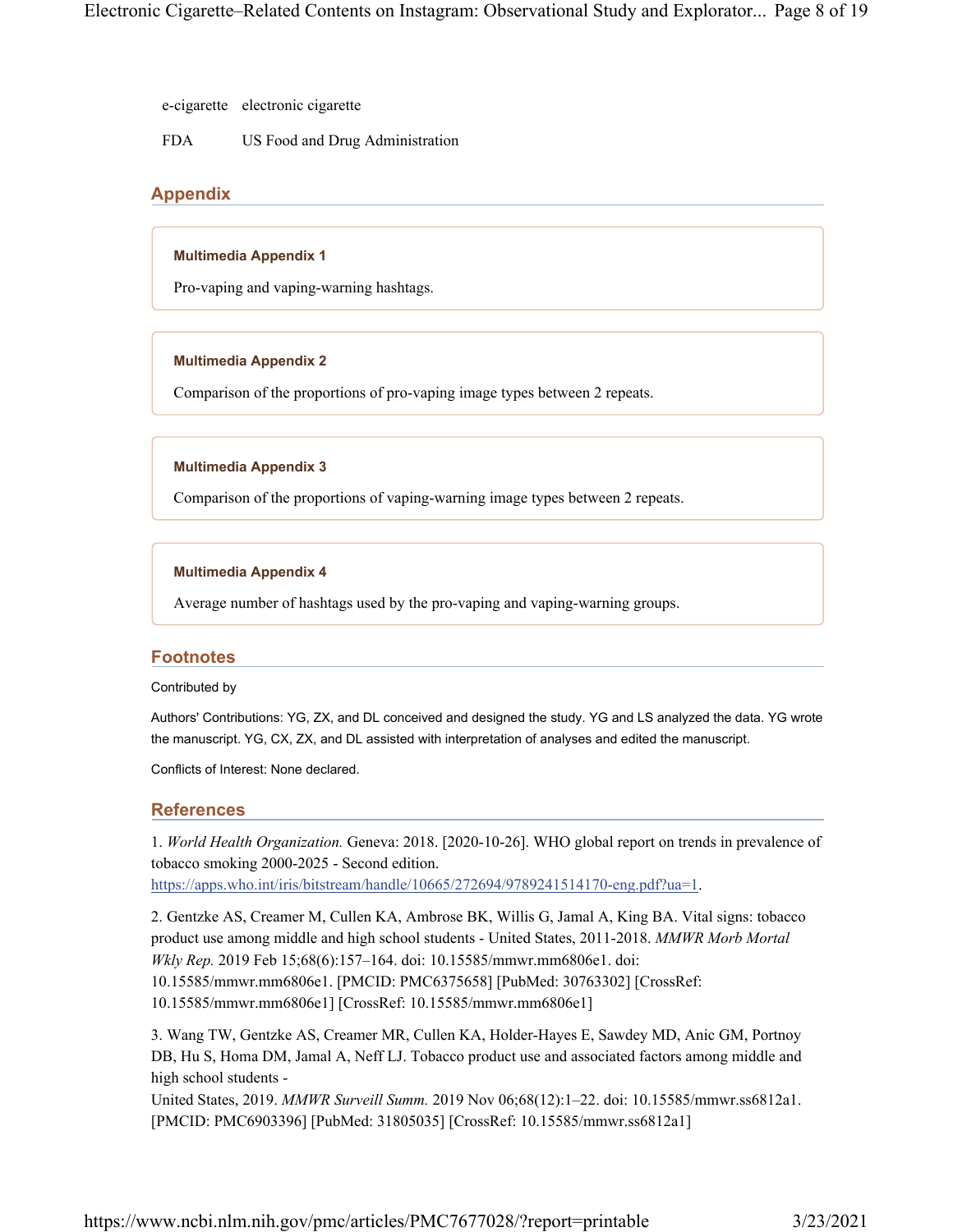4. Cullen KA, Gentzke AS, Sawdey MD, Chang JT, Anic GM, Wang TW, Creamer MR, Jamal A, Ambrose BK, King BA. e-cigarette use among youth in the United States, 2019. JAMA. 2019 Nov 05;322 (21):2095. doi: 10.1001/jama.2019.18387. http://europepmc.org/abstract/MED/31688912. [PMCID: PMC6865299] [PubMed: 31688912] [CrossRef: 10.1001/jama.2019.18387]

5. McConnell R, Barrington-Trimis JL, Wang K, Urman R, Hong H, Unger J, Samet J, Leventhal A, Berhane K. Electronic cigarette use and respiratory Symptoms in adolescents. Am J Respir Crit Care Med. 2017 Apr 15;195(8):1043–1049. doi: 10.1164/rccm.201604-0804OC.

http://europepmc.org/abstract/MED/27806211. [PMCID: PMC5422647] [PubMed: 27806211] [CrossRef: 10.1164/rccm.201604-0804OC]

6. Sleiman M, Logue Jennifer M, Montesinos V Nahuel, Russell Marion L, Litter Marta I, Gundel Lara A, Destaillats Hugo. Emissions from electronic cigarettes: key parameters affecting the release of harmful chemicals. Environ Sci Technol. 2016 Sep 06;50(17):9644–51. doi: 10.1021/acs.est.6b01741. [PubMed: 27461870] [CrossRef: 10.1021/acs.est.6b01741]

7. Rubenstein DA, Hom S, Ghebrehiwet B, Yin W. Tobacco and e-cigarette products initiate Kupffer cell inflammatory responses. Mol Immunol. 2015 Oct;67(2 Pt B):652–60. doi: 10.1016/j.molimm.2015.05.020. [PubMed: 26072673] [CrossRef: 10.1016/j.molimm.2015.05.020]

8. MacDonald A, Middlekauff HR. Electronic cigarettes and cardiovascular health: what do we know so far? Vasc Health Risk Manag. 2019;15:159–174. doi: 10.2147/VHRM.S175970. doi: 10.2147/VHRM.S175970. [PMCID: PMC6592370] [PubMed: 31417268] [CrossRef: 10.2147/VHRM.S175970] [CrossRef: 10.2147/VHRM.S175970]

9. Wills TA, Pagano I, Williams RJ, Tam EK. E-cigarette use and respiratory disorder in an adult sample. Drug Alcohol Depend. 2019 Jan 01;194:363–370. doi: 10.1016/j.drugalcdep.2018.10.004. http://europepmc.org/abstract/MED/30472577. [PMCID: PMC6312492] [PubMed: 30472577] [CrossRef: 10.1016/j.drugalcdep.2018.10.004]

10. Obisesan OH, Mirbolouk M, Osei AD, Orimoloye OA, Uddin SMI, Dzaye O, El Shahawy O, Al Rifai M, Bhatnagar A, Stokes A, Benjamin EJ, DeFilippis AP, Blaha MJ. Association between e-cigarette use and depression in the behavioral risk factor surveillance system, 2016-2017. JAMA Netw Open. 2019 Dec 02;2(12):e1916800. doi: 10.1001/jamanetworkopen.2019.16800.

https://jamanetwork.com/journals/jamanetworkopen/fullarticle/10.1001/jamanetworkopen.2019.16800. [PMCID: PMC6902792] [PubMed: 31800073] [CrossRef: 10.1001/jamanetworkopen.2019.16800]

11. Tang Moon-Shong, Wu Xue-Ru, Lee Hyun-Wook, Xia Yong, Deng Fang-Ming, Moreira Andre L, Chen Lung-Chi, Huang William C, Lepor Herbert. Electronic-cigarette smoke induces lung adenocarcinoma and bladder urothelial hyperplasia in mice. Proc Natl Acad Sci U S A. 2019 Oct 22;116 (43):21727–21731. doi: 10.1073/pnas.1911321116. [PMCID: PMC6815158] [PubMed: 31591243] [CrossRef: 10.1073/pnas.1911321116]

12. US Dept of Health and Human Services. Centers for Disease Control and Prevention. National Center for Chronic Disease Prevention and Health Promotion . Office on Smoking and Health. Atlanta, GA: 2016. [2020-09-22]. E-cigarette Use Among Youth and Young Adults: A Report of the Surgeon General. https://e-cigarettes.surgeongeneral.gov/documents/2016\_SGR\_Full\_Report\_non-508.pdf.

13. Mavragani A. Infodemiology and infoveillance: scoping review. J Med Internet Res. 2020 Apr 28;22 (4):e16206. doi: 10.2196/16206. https://www.jmir.org/2020/4/e16206/ [PMCID: PMC7189791] [PubMed: 32310818] [CrossRef: 10.2196/16206]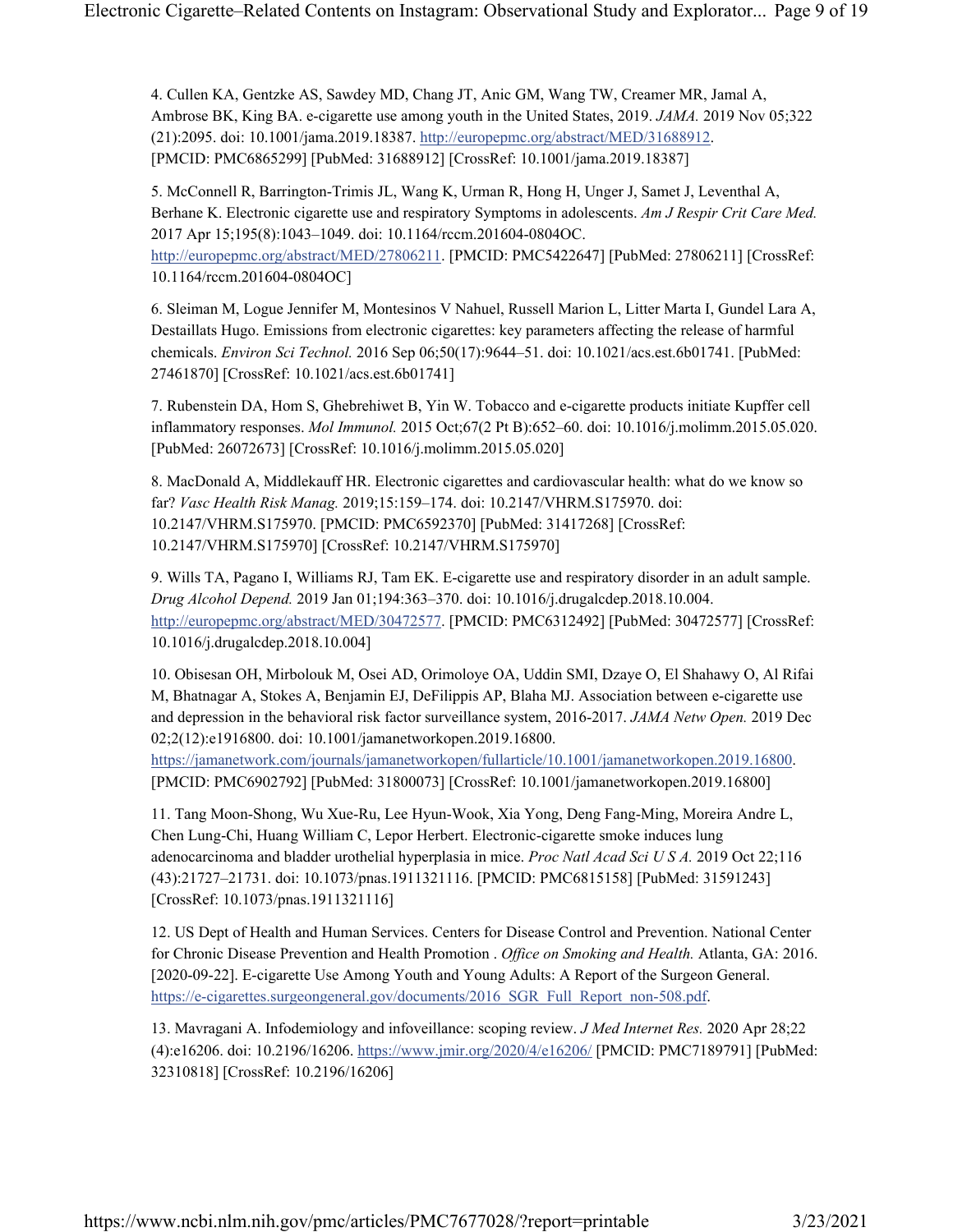14. Eysenbach G. Infodemiology and infoveillance: framework for an emerging set of public health informatics methods to analyze search, communication and publication behavior on the Internet. J Med Internet Res. 2009 Mar 27;11(1):e11. doi: 10.2196/jmir.1157. https://www.jmir.org/2009/1/e11/ [PMCID: PMC2762766] [PubMed: 19329408] [CrossRef: 10.2196/jmir.1157]

15. McCausland K, Maycock B, Leaver T, Jancey J. The messages presented in electronic cigarette-related social media promotions and discussion: scoping review. J Med Internet Res. 2019 Feb 05;21(2):e11953. doi: 10.2196/11953. https://www.jmir.org/2019/2/e11953/ [PMCID: PMC6379814] [PubMed: 30720440] [CrossRef: 10.2196/11953]

16. Lee A, Hart J, Sears C, Walker K, Siu A, Smith C. A picture is worth a thousand words: electronic cigarette content on Instagram and Pinterest. Tob Prev Cessat. 2017 Jul;3 doi: 10.18332/tpc/74709. http://europepmc.org/abstract/MED/28815224. [PMCID: PMC5555611] [PubMed: 28815224] [CrossRef: 10.18332/tpc/74709]

17. Sears C, Walker K, Hart J, Lee A, Siu A, Smith C. Clean, cheap, convenient: promotion of electronic cigarettes on YouTube. Tob Prev Cessat. 2017 Apr;3 doi: 10.18332/tpc/69393. http://europepmc.org/abstract/MED/28725876. [PMCID: PMC5512596] [PubMed: 28725876] [CrossRef: 10.18332/tpc/69393]

18. Clark EM, Jones CA, Williams JR, Kurti AN, Norotsky MC, Danforth CM, Dodds PS. Vaporous marketing: uncovering pervasive electronic cigarette advertisements on Twitter. PLoS One. 2016;11 (7):e0157304. doi: 10.1371/journal.pone.0157304. https://dx.plos.org/10.1371/journal.pone.0157304. [PMCID: PMC4943591] [PubMed: 27410031] [CrossRef: 10.1371/journal.pone.0157304]

19. Ayers JW, Leas EC, Allem J, Benton A, Dredze M, Althouse BM, Cruz TB, Unger JB. Why do people use electronic nicotine delivery systems (electronic cigarettes)? a content analysis of Twitter, 2012-2015. PLoS One. 2017;12(3):e0170702. doi: 10.1371/journal.pone.0170702. https://dx.plos.org/10.1371/journal.pone.0170702. [PMCID: PMC5331961] [PubMed: 28248987] [CrossRef: 10.1371/journal.pone.0170702]

20. Zhu S, Sun JY, Bonnevie E, Cummins SE, Gamst A, Yin L, Lee M. Four hundred and sixty brands of e-cigarettes and counting: implications for product regulation. Tob Control. 2014 Jul;23 Suppl 3:iii3–9. doi: 10.1136/tobaccocontrol-2014-051670. [PMCID: PMC4078673] [PubMed: 24935895] [CrossRef: 10.1136/tobaccocontrol-2014-051670]

21. Carrotte ER, Dietze PM, Wright CJ, Lim MS. Who 'likes' alcohol? young Australians' engagement with alcohol marketing via social media and related alcohol consumption patterns. Aust N Z J Public Health. 2016 Oct;40(5):474–479. doi: 10.1111/1753-6405.12572. [PubMed: 27624756] [CrossRef: 10.1111/1753- 6405.12572]

22. Hoffman EW, Austin EW, Pinkleton BE, Austin BW. An exploration of the associations of alcoholrelated social media use and message interpretation outcomes to problem drinking among college students. Health Commun. 2017 Jul;32(7):864–871. doi: 10.1080/10410236.2016.1195677. [PubMed: 27421038] [CrossRef: 10.1080/10410236.2016.1195677]

23. Pokhrel. Fagan Pebbles, Herzog Thaddeus A, Laestadius Linnea, Buente Wayne, Kawamoto Crissy T, Lee Hye-Ryeon, Unger Jennifer B. Social media e-cigarette exposure and e-cigarette expectancies and use among young adults. Addict Behav. 2018 Mar;78:51–58. doi: 10.1016/j.addbeh.2017.10.017. http://europepmc.org/abstract/MED/29127784. [PMCID: PMC5783750] [PubMed: 29127784] [CrossRef: 10.1016/j.addbeh.2017.10.017]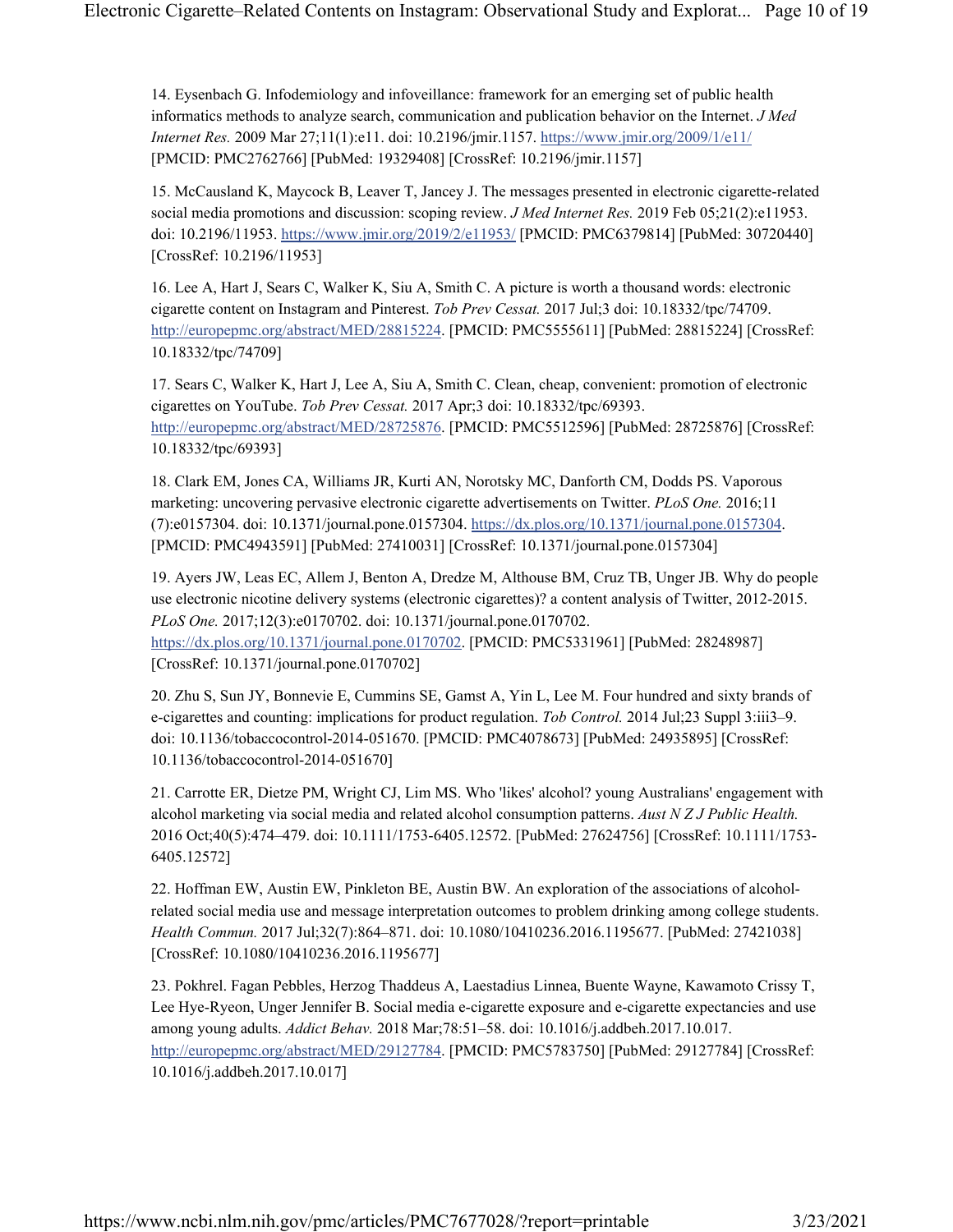24. Soneji S, Barrington-Trimis Jessica L, Wills Thomas A, Leventhal Adam M, Unger Jennifer B, Gibson Laura A, Yang JaeWon, Primack Brian A, Andrews Judy A, Miech Richard A, Spindle Tory R, Dick Danielle M, Eissenberg Thomas, Hornik Robert C, Dang Rui, Sargent James D. Association between initial use of e-cigarettes and subsequent cigarette smoking among adolescents and young adults: a systematic review and meta-analysis. JAMA Pediatr. 2017 Aug 01;171(8):788–797. doi: 10.1001/jamapediatrics.2017.1488. http://europepmc.org/abstract/MED/28654986.

[PMCID: PMC5656237] [PubMed: 28654986] [CrossRef: 10.1001/jamapediatrics.2017.1488]

25. Barrington-Trimis JL, Kong Grace, Leventhal Adam M, Liu Feifei, Mayer Margaret, Cruz Tess Boley, Krishnan-Sarin Suchitra, McConnell Rob. E-cigarette use and subsequent smoking frequency among adolescents. Pediatrics. 2018 Dec;142(6) doi: 10.1542/peds.2018-0486. [PMCID: PMC6312103] [PubMed: 30397165] [CrossRef: 10.1542/peds.2018-0486]

26. Leventhal AM, Strong DR, Kirkpatrick MG, Unger JB, Sussman S, Riggs NR, Stone MD, Khoddam R, Samet JM, Audrain-McGovern J. Association of electronic cigarette use with initiation of combustible tobacco product smoking in early adolescence. JAMA. 2015 Aug 18;314(7):700–7. doi: 10.1001/jama.2015.8950. http://europepmc.org/abstract/MED/26284721. [PMCID: PMC4771179] [PubMed: 26284721] [CrossRef: 10.1001/jama.2015.8950]

27. King AC, Smith LJ, Fridberg DJ, Matthews AK, McNamara PJ, Cao D. Exposure to electronic nicotine delivery systems (ENDS) visual imagery increases smoking urge and desire. Psychol Addict Behav. 2016 Feb;30(1):106–12. doi: 10.1037/adb0000123. http://europepmc.org/abstract/MED/26618797. [PMCID: PMC4752431] [PubMed: 26618797] [CrossRef: 10.1037/adb0000123]

28. Perrin A. Social networking usage. Pew Reserach Center. 2015. [2020-09-22]. https://www.pewresearch.org/internet/2015/10/08/social-networking-usage-2005-2015/

29. Clement J. Number of monthly active Instagram users from January 2013 to June 2018 (in millions) Statista. 2019. [2020-09-22]. https://www.statista.com/statistics/253577/number-of-monthly-activeinstagram-users/

30. Laestadius LI, Wahl MM, Cho YI. #Vapelife: an exploratory study of electronic cigarette use and promotion on Instagram. Subst Use Misuse. 2016 Oct 14;51(12):1669–1673. doi: 10.1080/10826084.2016.1188958. [PubMed: 27484191] [CrossRef: 10.1080/10826084.2016.1188958]

31. Chu Kar-Hai, Allem Jon-Patrick, Cruz Tess Boley, Unger Jennifer B. Vaping on Instagram: cloud chasing, hand checks and product placement. Tob Control. 2016 Sep;26(5):575–578. doi: 10.1136/tobaccocontrol-2016-053052. http://europepmc.org/abstract/MED/27660111. [PMCID: PMC5362347] [PubMed: 27660111] [CrossRef: 10.1136/tobaccocontrol-2016-053052]

32. Statements by President Bill Clinton and the US Food and Drug Administration on regulations to restrict the marketing, sale, and distribution of tobacco to children. Tobacco Control. 1995. Sep 01, [2020- 09-22]. https://tinyurl.com/yyudma94.

33. FDA launches new, comprehensive campaign to warn kids about the dangers of e-cigarette use as part of agency's Youth Tobacco Prevention Plan, amid evidence of sharply rising use among kids. US Food and Drug Administration. 2018. [2020-09-22]. https://www.fda.gov/news-events/press-announcements/fdalaunches-new-comprehensive-campaign-warn-kids-about-dangers-e-cigarette-use-part-agencys-youth.

34. Setia M. Methodology series module 5: sampling strategies. Indian J Dermatol. 2016;61(5):505–9. doi: 10.4103/0019-5154.190118. http://www.e-ijd.org/article.asp?issn=0019- 5154;year=2016;volume=61;issue=5;spage=505;epage=509;aulast=Setia. [PMCID: PMC5029234] [PubMed: 27688438] [CrossRef: 10.4103/0019-5154.190118]

35. Highfield T, Leaver T. A methodology for mapping Instagram hashtags. First Monday. 2014 Dec 26;:1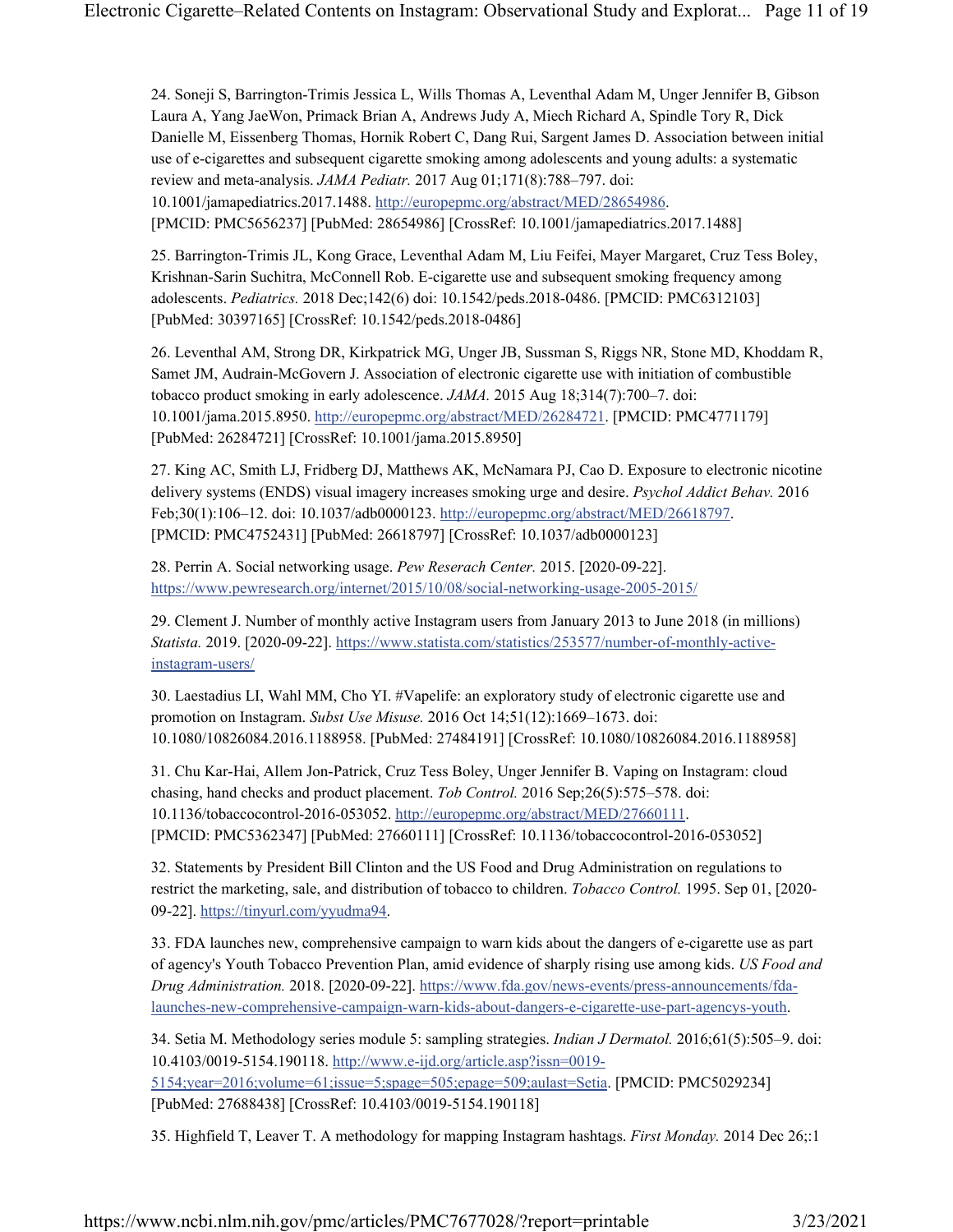–11. doi: 10.5210/fm.v20i1.5563. [CrossRef: 10.5210/fm.v20i1.5563]

36. Huang J, Kornfield R, Emery SL. 100 million views of electronic cigarette YouTube videos and counting: quantification, content evaluation, and engagement levels of videos. J Med Internet Res. 2016 Mar 18;18(3):e67. doi: 10.2196/jmir.4265. https://www.jmir.org/2016/3/e67/ [PMCID: PMC4818373] [PubMed: 26993213] [CrossRef: 10.2196/jmir.4265]

37. van der Tempel J, Noormohamed A, Schwartz R, Norman C, Malas M, Zawertailo L. Vape, quit, tweet? Electronic cigarettes and smoking cessation on Twitter. Int J Public Health. 2016 Mar;61(2):249 –56. doi: 10.1007/s00038-016-0791-2. [PubMed: 26841895] [CrossRef: 10.1007/s00038-016-0791-2]

38. Emery SL, Vera L, Huang J, Szczypka G. Wanna know about vaping? Patterns of message exposure, seeking and sharing information about e-cigarettes across media platforms. Tob Control. 2014 Jul;23 Suppl 3:iii17–25. doi: 10.1136/tobaccocontrol-2014-051648. [PMCID: PMC4078680] [PubMed: 24935893] [CrossRef: 10.1136/tobaccocontrol-2014-051648]

39. Allem J, Ferrara E, Uppu SP, Cruz TB, Unger JB. E-cigarette surveillance with social media data: social bots, emerging topics, and trends. JMIR Public Health Surveill. 2017 Dec 20;3(4):e98. doi: 10.2196/publichealth.8641. https://publichealth.jmir.org/2017/4/e98/ [PMCID: PMC5752967] [PubMed: 29263018] [CrossRef: 10.2196/publichealth.8641]

40. Brownlee M. Top 10 Instagram analytics metrics you need to measure. Kilpfolio. [2020-09-22]. https://www.klipfolio.com/blog/10-essential-instagram-analytics-metrics.

41. Sherman LE, Greenfield PM, Hernandez LM, Dapretto M. Peer influence via instagram: effects on brain and behavior in adolescence and young adulthood. Child Dev. 2018 Jan;89(1):37–47. doi: 10.1111/cdev.12838. http://europepmc.org/abstract/MED/28612930. [PMCID: PMC5730501] [PubMed: 28612930] [CrossRef: 10.1111/cdev.12838]

42. Highfield T, Leaver T. A methodology for mapping Instagram hashtags. First Monday. 2014 Dec 26;20 (1) doi: 10.5210/fm.v20i1.5563. [CrossRef: 10.5210/fm.v20i1.5563]

Figures and Tables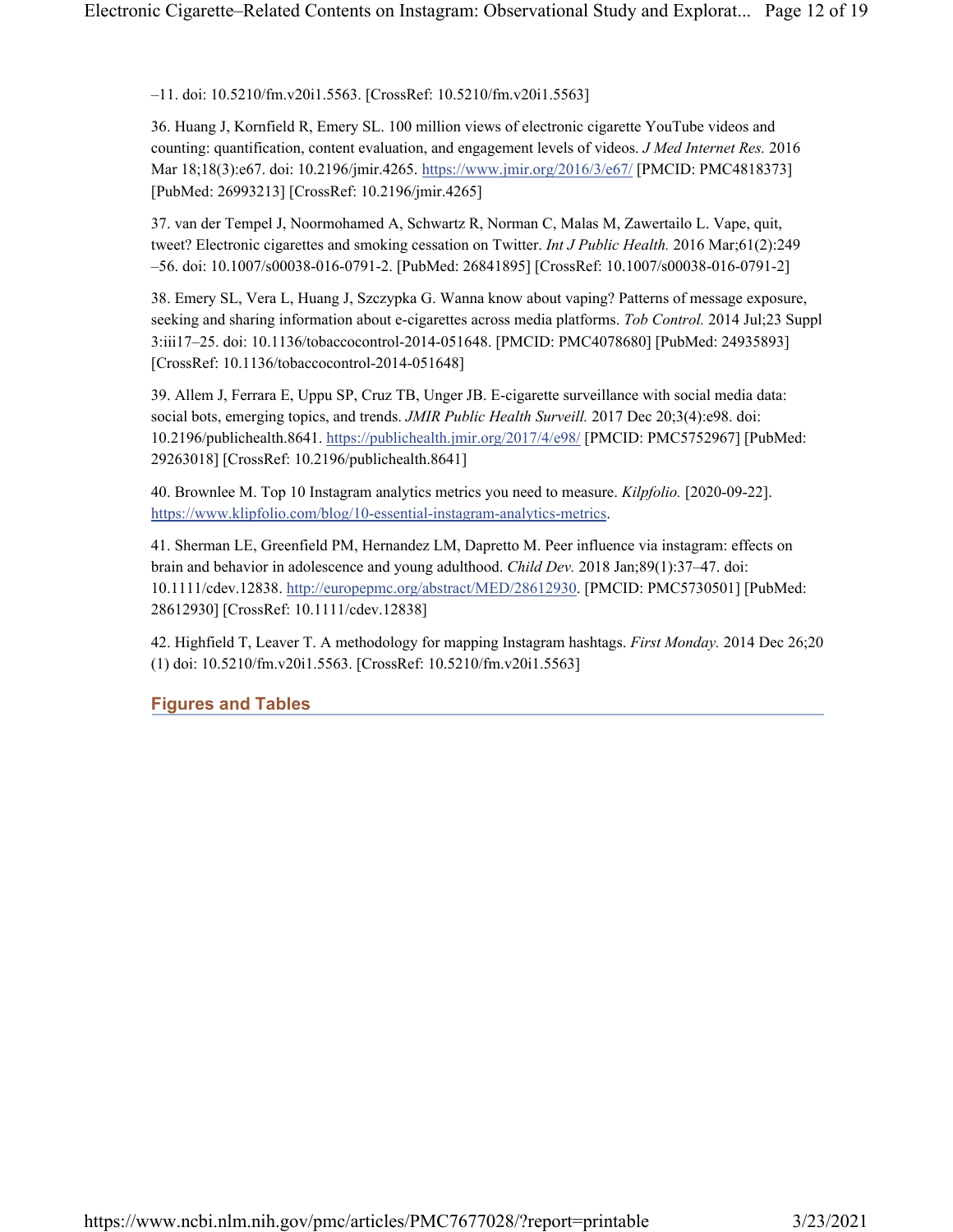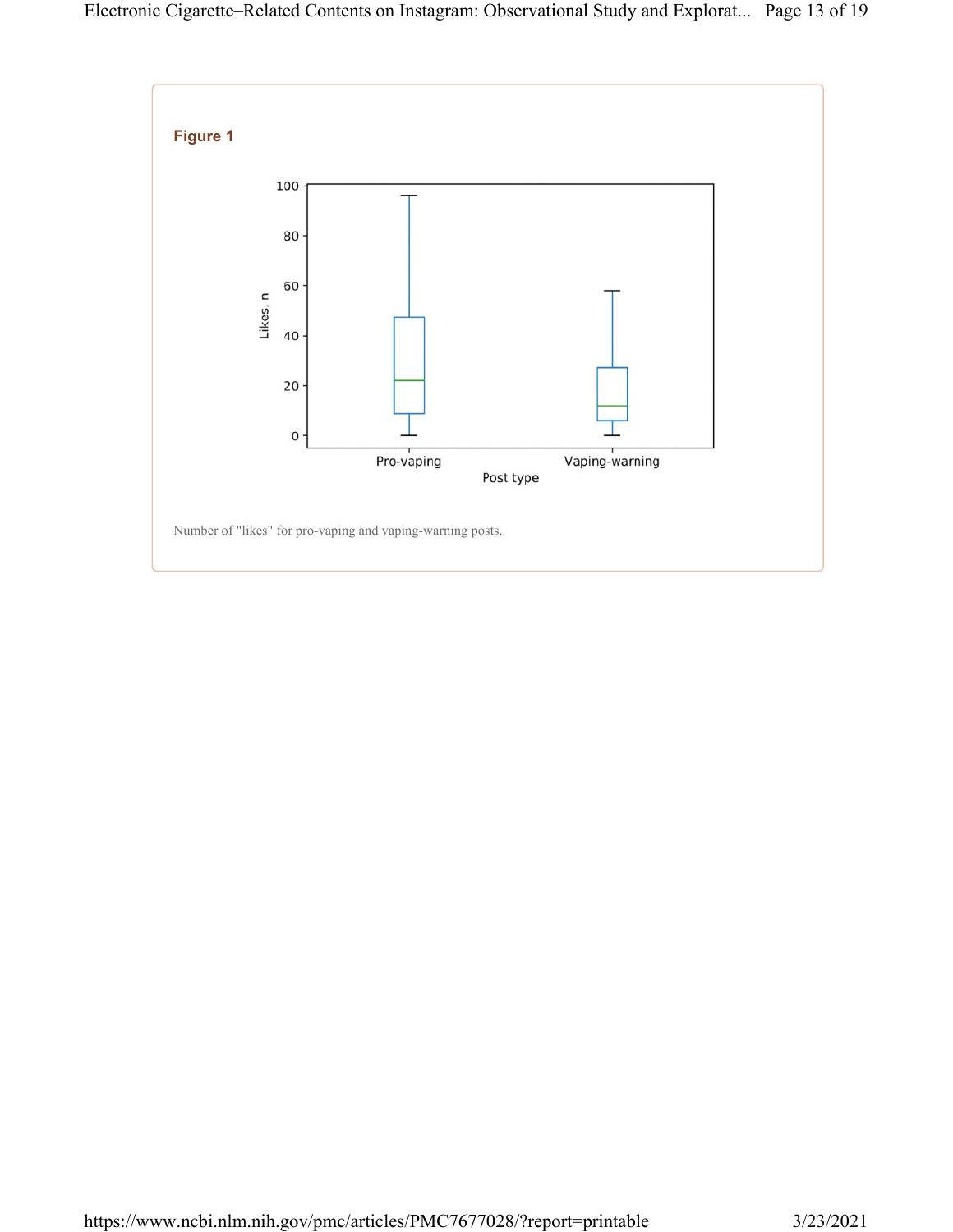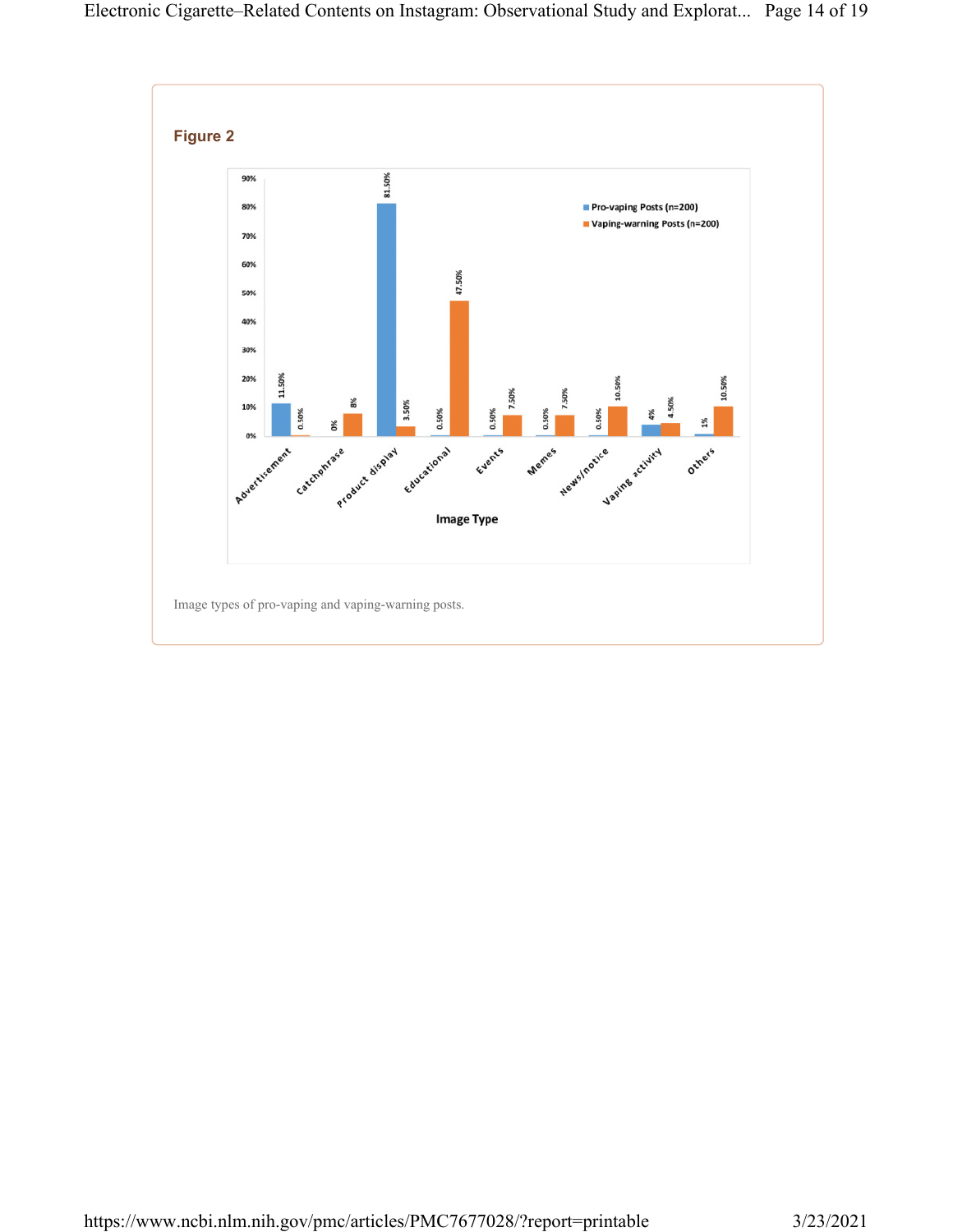# Table 1

Top 20 hashtags in 200 pro-vaping and 200 vaping-warning posts.



 $\hat{\phantom{a}}$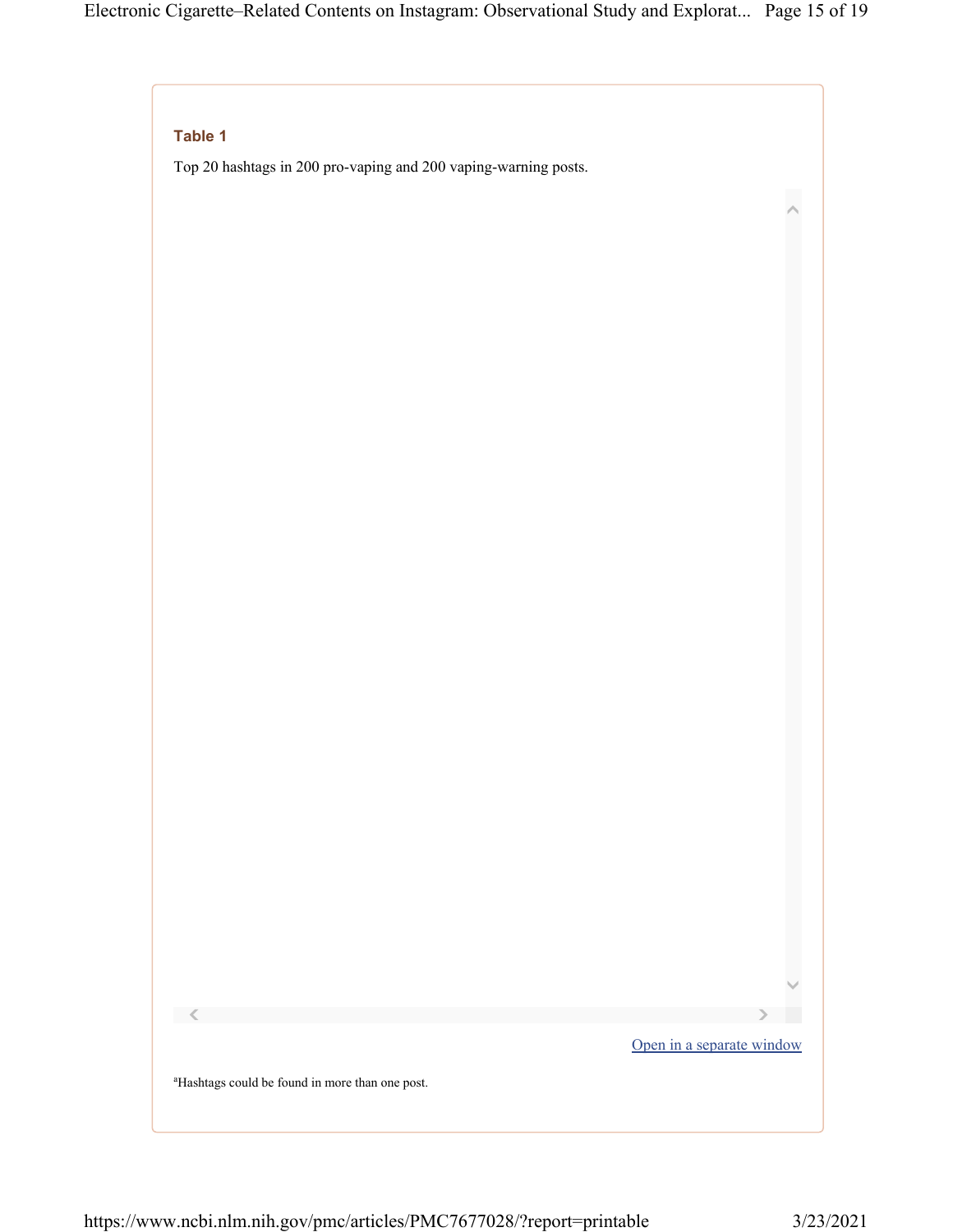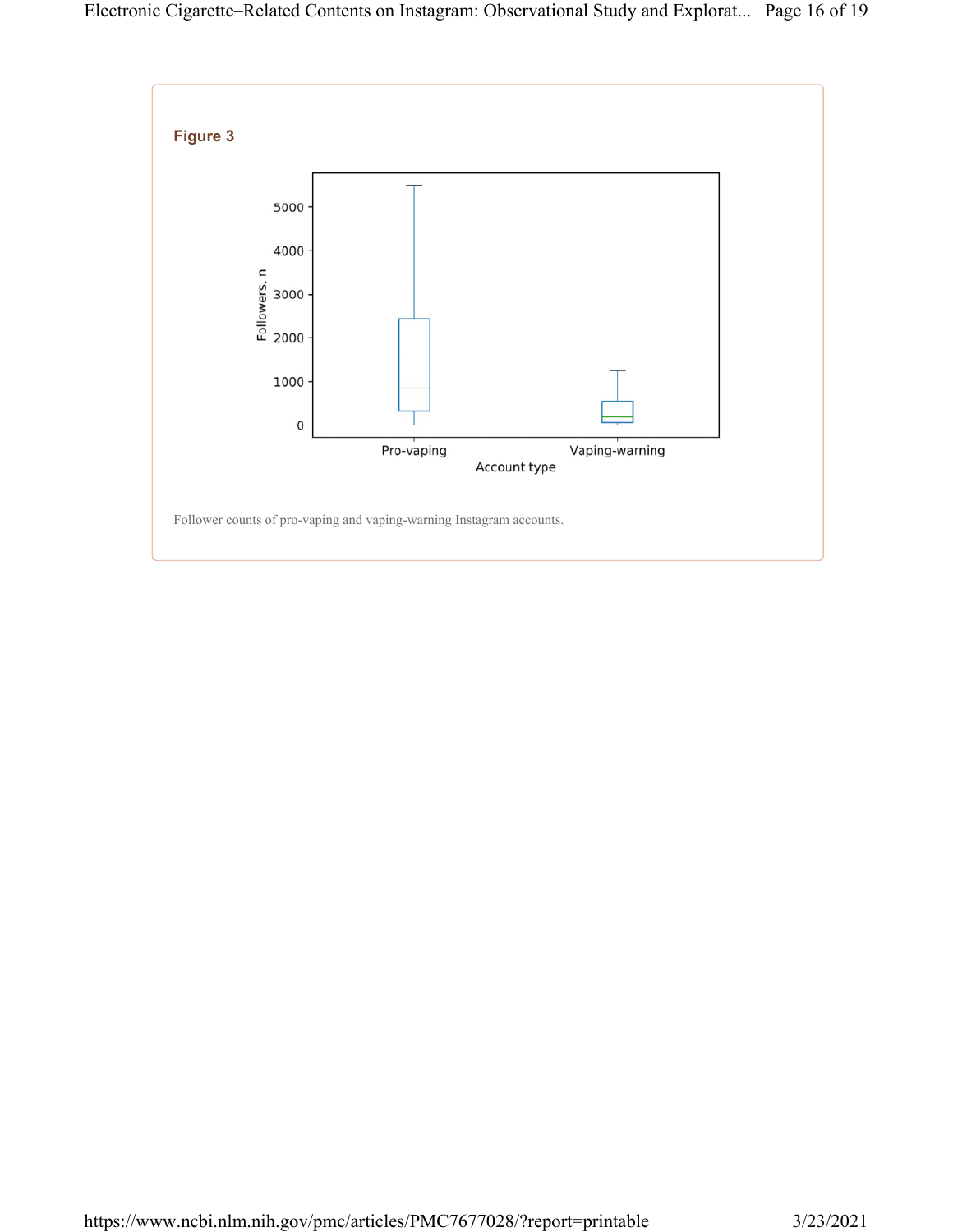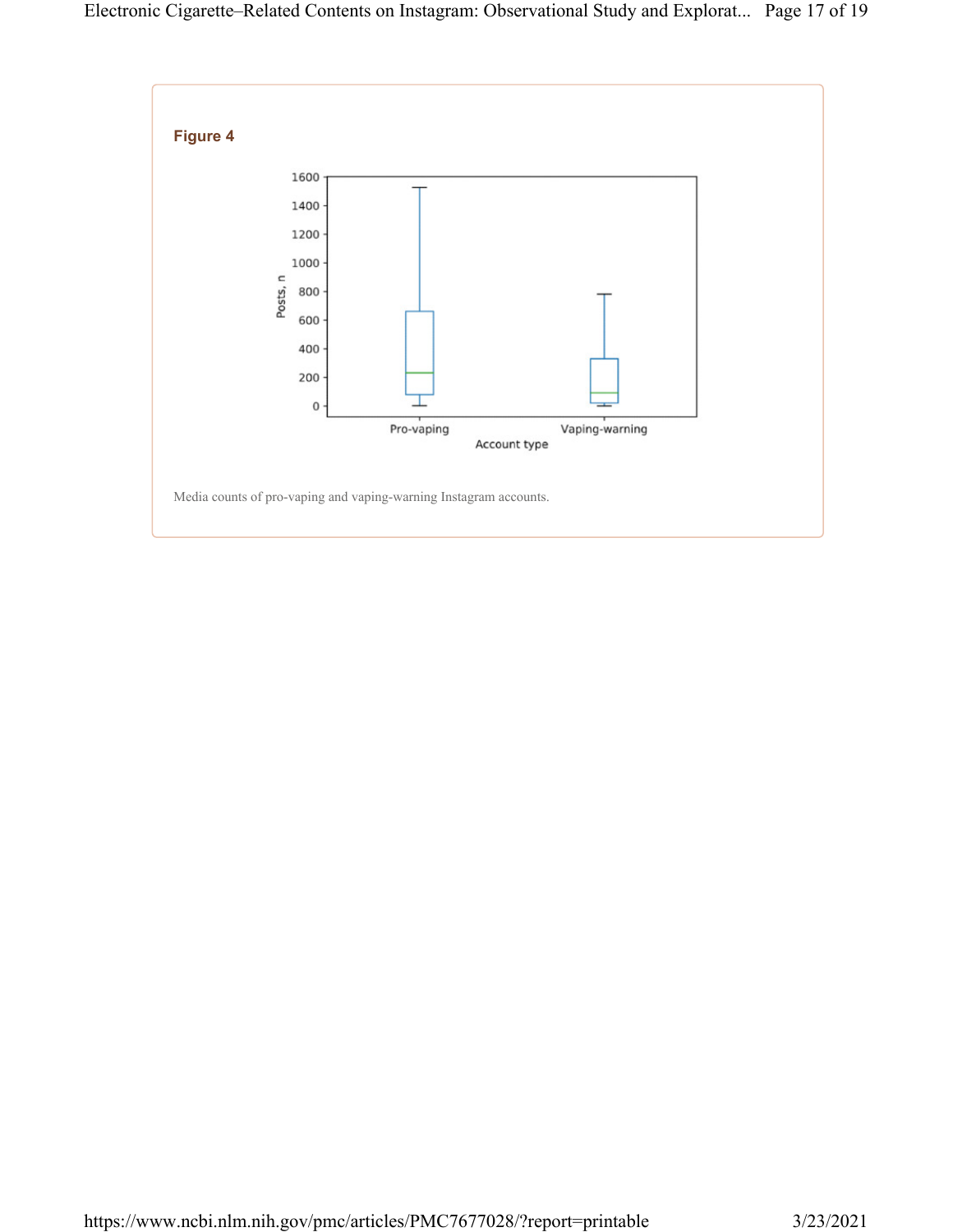# Table 2

Types of pro-vaping Instagram user accounts.

| Accounts, $n$ $(\%)$ | Pro-vaping posts, $n$ (%) |
|----------------------|---------------------------|
| 189 (100)            | 452 (100)                 |
| 6(3.2)               | 10(2.2)                   |
| 34(18)               | 69 (15.3)                 |
| 30(15.9)             | 49 (10.8)                 |
| 9(4.8)               | 93 (20.6)                 |
| 110(58.1)            | 231(51.1)                 |
|                      |                           |
|                      | ⋗                         |
|                      | Open in a separate window |
|                      |                           |